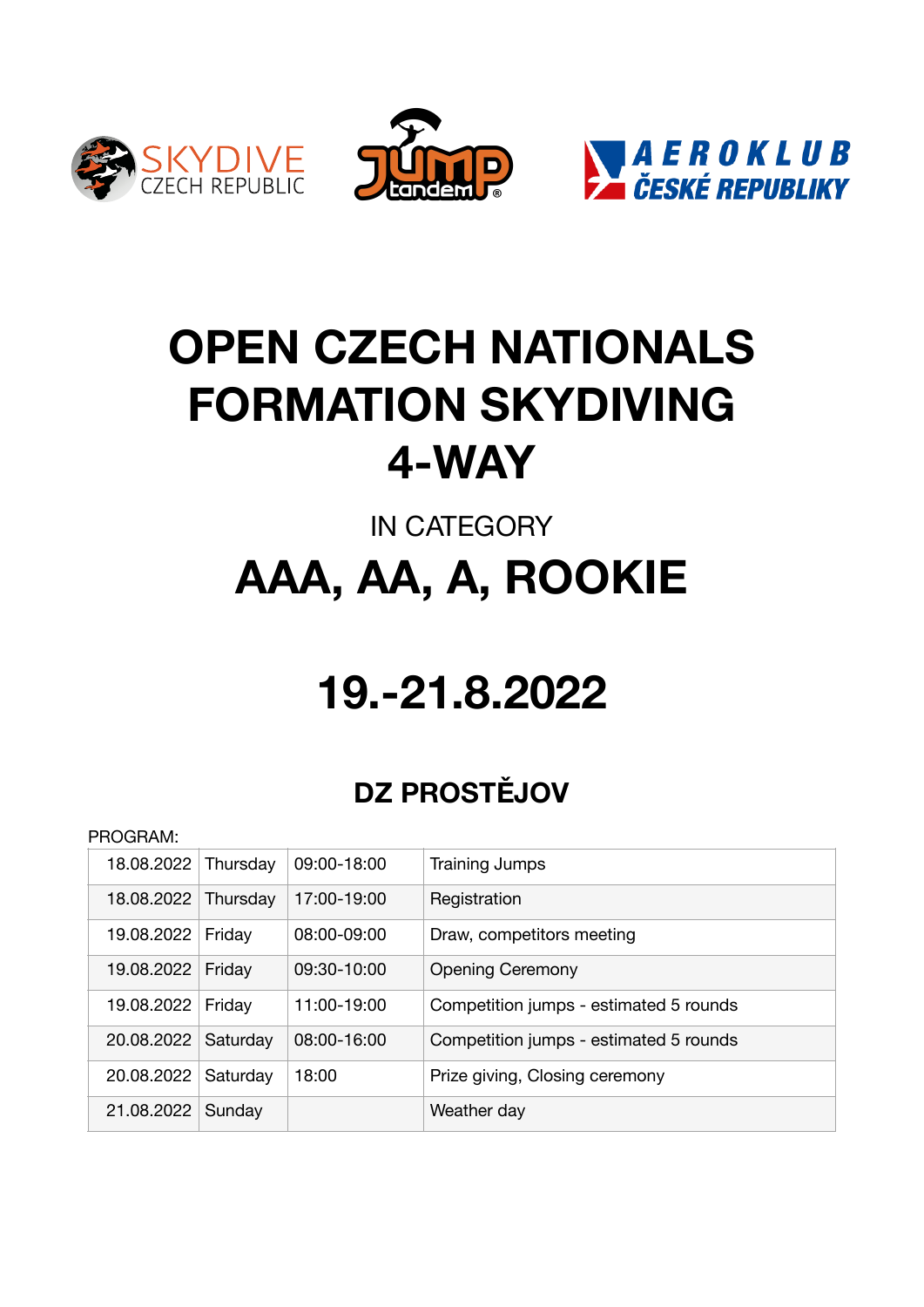#### **General conditions:**

- The competition jumps from LET L-410 aircraft.
- Exit altitude 3200m
- Working time is 35 sec.
- [The judging according to FAI rules and NSL rules https://www.fai.org/sites/default/files/isc/](https://www.fai.org/sites/default/files/isc/documents/2021/2021_fs_vfs_competition_rules.pdf) documents/2021/2021 fs\_vfs\_competition\_rules.pdf
- Judging system OmniSkore HD from USA
- The competition contains 10 rounds
- Minimum number of rounds to finish the competition is 1
- Everybody must use AAD, audiable altimeter, hook knife next to all standard equipment
- Everybody must follow the safety rules of JUMP-TANDEM DZ Prostejov
- The teams may be male, mixed male and female or just female. In case of three female teams there will be separate prize giving for females
- Team may consist 4 members, cameraman and one alternate

In case of a protest it must be delivered to the Jury latest 60 minutes after the case of the protest or after publishing the results.

The registration must be finished till 25.7.2022 through an email sent to address [sport@jump](mailto:sport@jump-tandem.cz)[tandem.cz](mailto:sport@jump-tandem.cz)

Late registration is possible in case of free capacity with additional 20€ fee.

Registration fee is 100€ per team.

Please pay the registration fee latest till 25.7.2022 to the account

Skydive Czech Republic z.s. IBAN: CZ6020100000002300264381, BIC/SWIFT: FIOBCZPPXXX, account name: Skydive Czech Republic z.s., name of bank: Fio banka a.s.